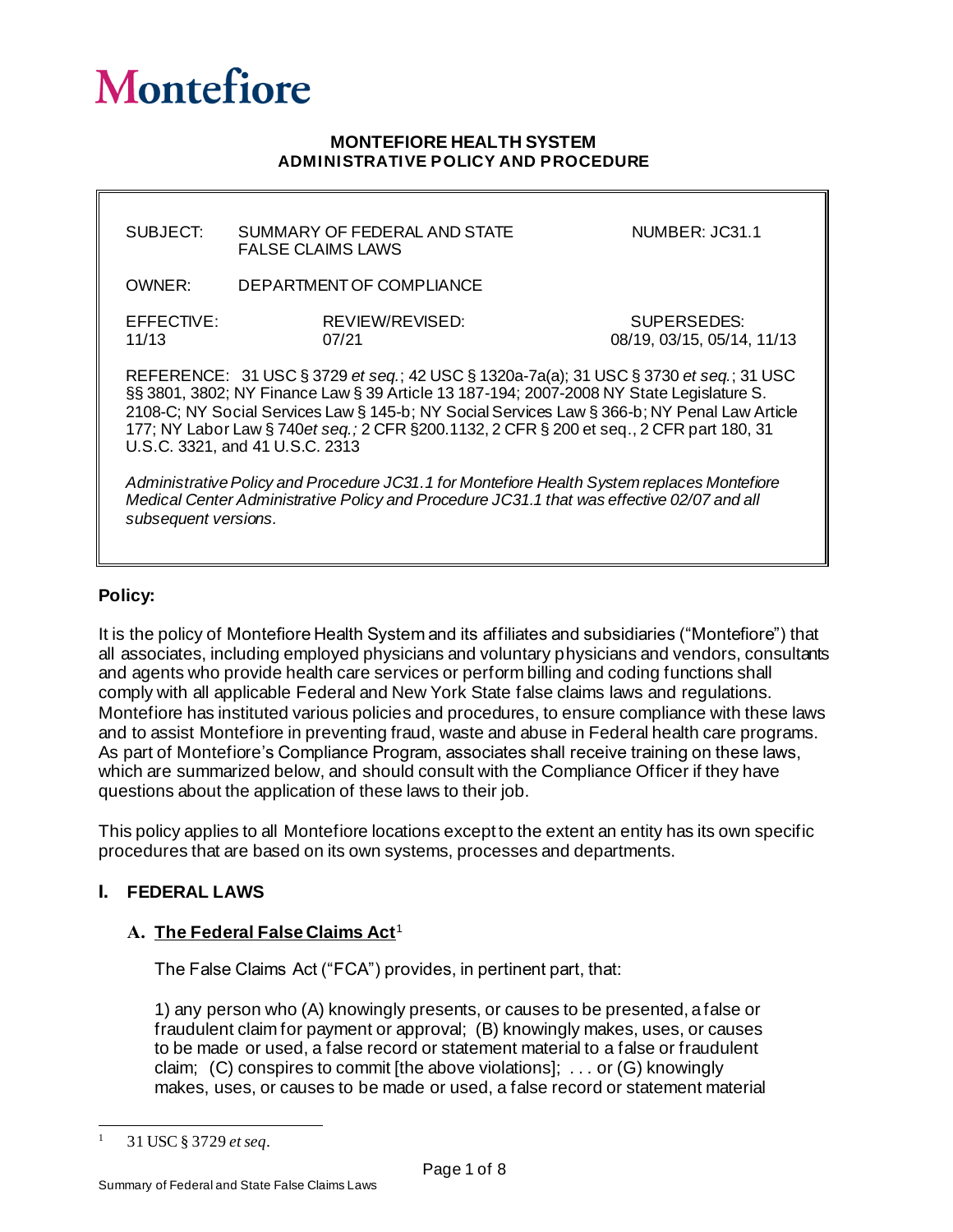to an obligation to pay or transmit money or property to the Government, or knowingly conceals or knowingly and improperly avoids or decreases an obligation to pay or transmit money or property to the Government, is liable to the United States Government for a civil penalty of not less than \$11,665 and not more than \$23,331,<sup>2</sup> plus 3 times the amount of damages which the Government sustains because of the act of that person . . . .

(b) For purposes of this section,

(1) the terms "knowing" and "knowingly" (A) mean that a person, with respect to information-- (i) has actual knowledge of the information; (ii) acts in deliberate ignorance of the truth or falsity of the information; or (iii) acts in reckless disregard of the truth or falsity of the information; and (B) require no proof of specific intent to defraud; and

(2) the term "claim" (A) means any request or demand, whether under a contract or otherwise, for money or property and whether or not the United States has title to the money or property, that-- (i) is presented to an officer, employee, or agent of the United States; or (ii) is made to a contractor, grantee, or other recipient, if the money or property is to be spent or used on the Government's behalf or to advance a Government program or interest, and if the United States Government (I) provides or has provided any portion of the money or property requested or demanded; or (II) will reimburse such contractor, grantee, or other recipient for any portion of the money or property which is requested or demanded; and

(3) the term "obligation" means an established duty, whether or not fixed, arising from an express or implied contractual, grantor-grantee, or licensor-licensee relationship, from a fee-based or similar relationship, from statute or regulation, or from the retention of any overpayment; and

(4) the term "material" means having a natural tendency to influence, or be capable of influencing, the payment or receipt of money or property.

While the False Claims Act imposes liability only when the claimant acts "knowingly," it does not require that the person submitting the claim have actual knowledge that the claim is false. A person, who acts in reckless disregard or in deliberate ignorance of the truth or falsity of the information, also can be found liable under the Act. 31 U.S.C. 3729(b).

In sum, the False Claims Act imposes liability on any person who submits a claim to the federal government or a contractor of the federal government that he or she knows (or should know) is false. An example may be a physician who submits a bill to Medicare for medical services she knows she has not provided. The False Claims Act also imposes liability on an individual who may knowingly submit a false record in order to obtain payment from the government. An example of this may include a government contractor who submits records that he knows (or should know) is false and that indicate compliance with certain contractual or regulatory requirements. The third area of liability includes those instances in which someone may obtain money from the federal government to which he may not be entitled, and then uses false statements or records in order to retain the money. An example of this so-called "reverse false claim" may include a healthcare facility that obtains interim payments from Medicare throughout the year, and then knowingly files a false cost report at the end of the year in order to avoid making a refund to the Medicare or Medicaid program.

<sup>&</sup>lt;sup>2</sup> Although the statutory provisions of the False Claims Act authorizes a range of penalties of from between \$5,000 and \$10,000, those amounts have been adjusted for inflation and increased by regulation to not less than \$11,665 and not more than \$23,331. *28 CFR §85.3(a) (9)*.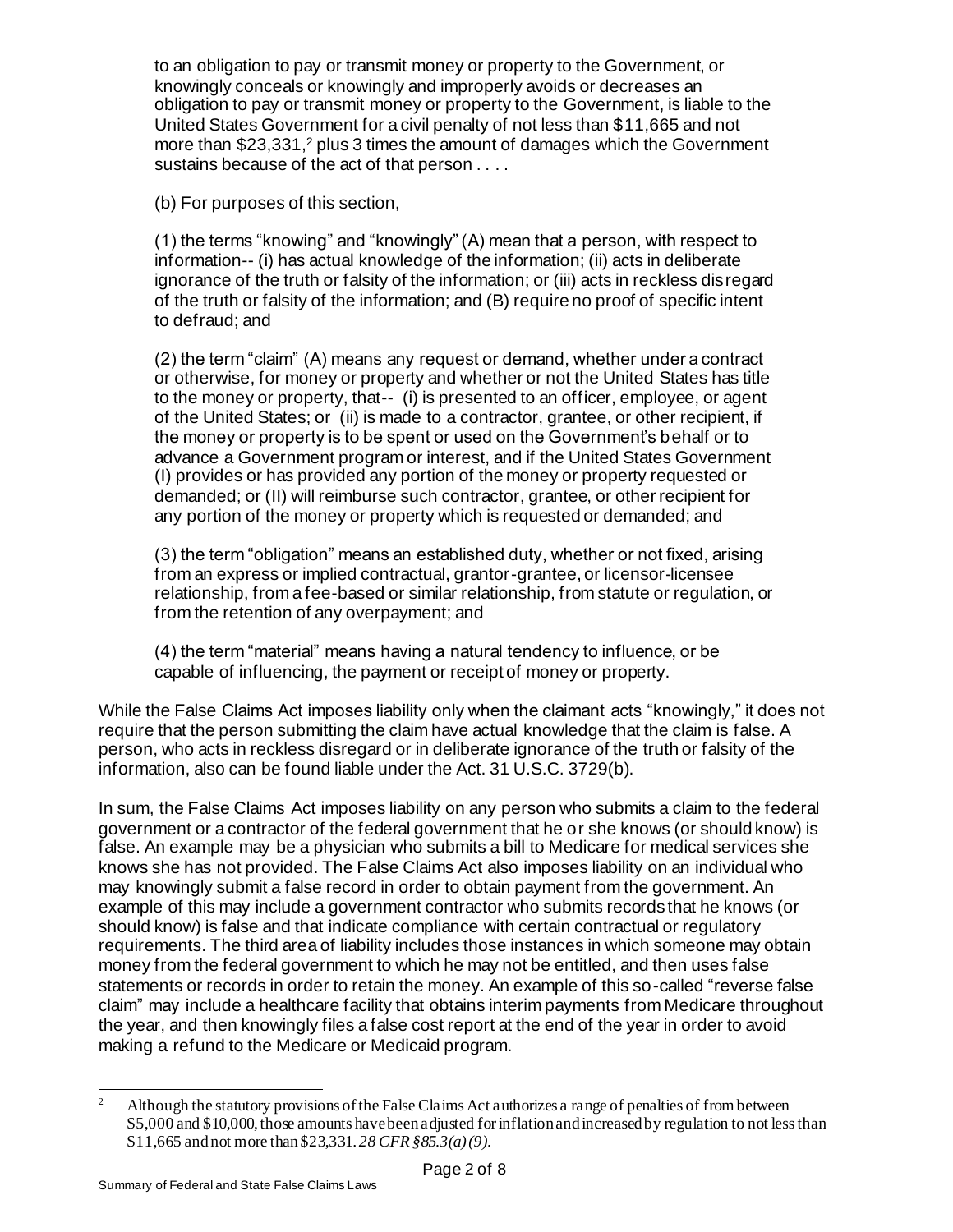In addition to its substantive provisions, the FCA provides that private parties may bring an action on behalf of the United States. 31 U.S.C. 3730 (b). These private parties, known as " qui tam relators," may share in a percentage of the proceeds from an FCA action or settlement.

Section 3730(d)(1) of the FCA provides, with some exceptions, that a qui tam relator, when the government has intervened in the lawsuit, shall receive at least 15 percent but not more than 25 percent of the proceeds of the FCA action depending upon the extent to which the relator substantially contributed to the prosecution of the action. When the government does not intervene, section 3730(d) (2) provides that the relator shall receive an amount that the court decides is reasonable and shall be not less than 25 percent and not more than 30 percent.

# **B. The Program Fraud Civil Remedies Act ("PFCRA")**<sup>3</sup>

This statute allows for administrative recoveries by federal agencies. If a person submits a claim that the person knows is false or contains false inf ormation, or omits material information, then the agency receiving the claim may impose a penalty of up to \$5,000 for each claim. The agency may also recover twice the amount of the claim.

Unlike the False Claims Act, a violation of this law occurs when a false claim is submitted, not when it is paid. Also unlike the False Claims Act, the determination of whether a claim is false, and the imposition of tines and penalties is made by the administrative agency, not by prosecution in the federal court system.

#### **C. Uniform Administrative Requirements, Cost Principles and Audit Requirements for Federal Awards**<sup>4</sup>

Section 2 CFR §200.113 Mandatory Disclosures of the Uniform Administrative Requirements, Cost Principles and Audit Requirements for Federal Awards provides that:

Any non-Federal entity or applicant for a Federal award must disclose, in a timely manner, in writing to the Federal awarding agency or pass-through entity all violations of Federal criminal law involving fraud, bribery, or gratuity violations potentially affecting the Federal award. Failure to make required disclosures can result in sanctions including suspension or debarment.

# **II. NEW YORK STATE LAWS**

New York State False Claim Laws fall under the jurisdiction of both New York's civil and administrative laws as well as its criminal laws. Some apply to recipient false claims and some apply to provider false claims. The majority of these statutes are specific to healthcare or Medicaid. Yet some of the "common law" crimes apply to areas of interaction with the government and so are applicable to health care fraud and will be listed in this section.

# **A. Civil and Administrative Laws**

# **1. New York False Claims Act**

The New York False Claims Act is similar to the Federal False Claims Act. It imposes penalties and fines upon individuals and entities who knowingly file false or fraudulent claims for payment from any state or local government, including health care programs such as Medicaid. It also has a provision regarding reverse false claims similar to the federal FCA such that a person or entity will be liable in those instances in which the person obtains money from a state or local

<sup>3</sup> 31 USC §§ 3801, 3802.

<sup>4</sup> 2 CFR §200.1132, 2 CFR § 200 *et seq.*, 2 CFR part 180, 31 U.S.C. 3321, and 41 U.S.C. 2313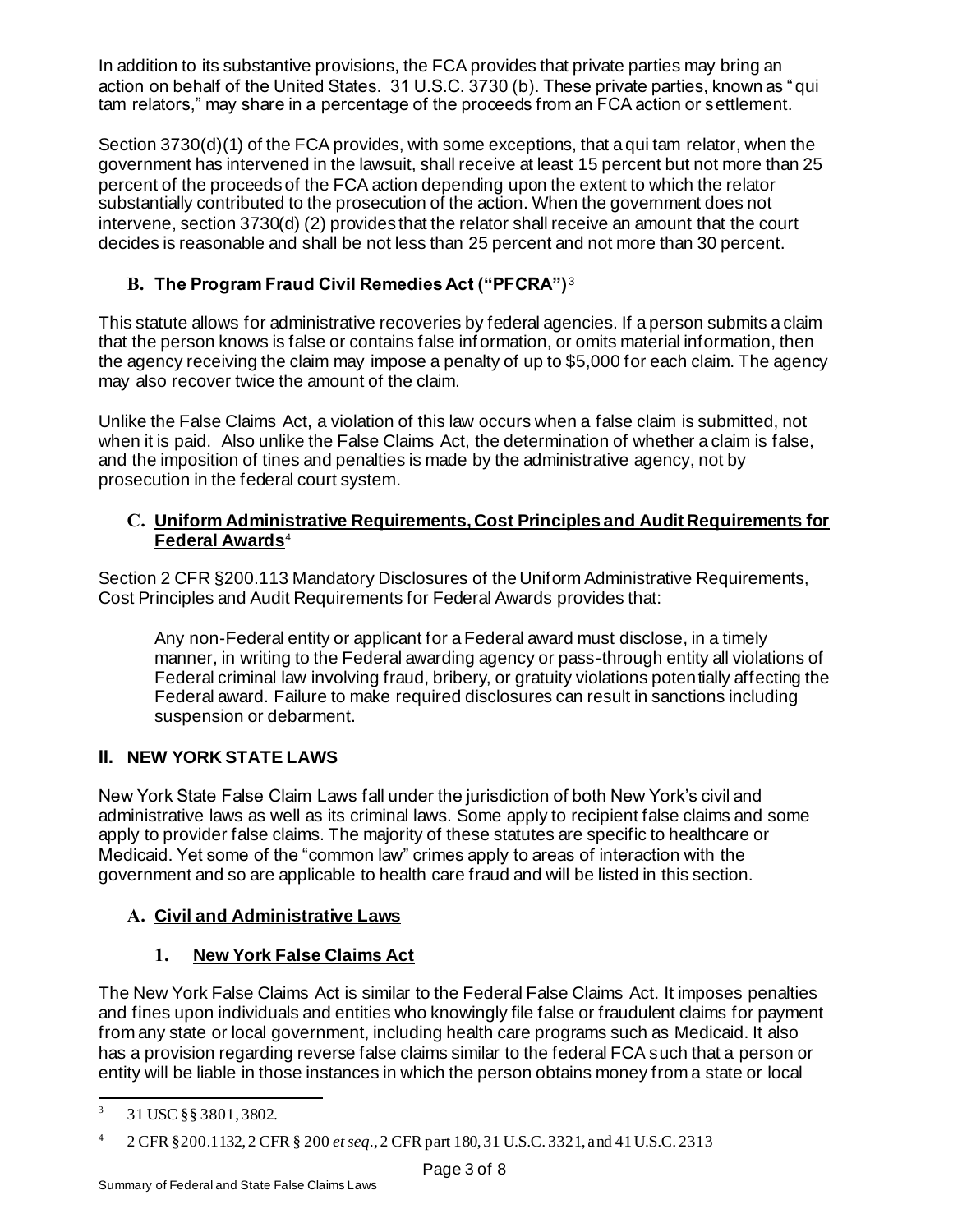government to which he may not be entitled, and then uses false statements or records in order to retain the money.

The penalty for filing a false claim is six to twelve thousand dollars per claim plus three times the amount of the damages which the state or local government sustains because of the act of that person. In addition, a person who violates this act is liable for costs, including attorneys' fees, of a civil action brought to recover any such penalty.

The Act allows private individuals to file lawsuits in state court, just as if they were state or local government parties, subject to various possible limitations imposed by the NYS Attorney General or a local government. If the suit eventually concludes with payments back to the government, the person who started the case can recover twenty-five to thirty percent of the proceeds if the government did not participate in the suit, or fifteen to twenty-five percent if the government did participate in the suit.

## **2. Social Services Law, Section 145-b - False Statements**

It is a violation to knowingly obtain or attempt to obtain payment for items or services furnished under any Social Services program, including Medicaid, by use of a false statement, deliberate concealment or other fraudulent scheme or device. The State or the local Social Services district may recover three times the amount incorrectly paid. In addition, the Department of Health may impose a civil penalty of no less than \$6,000 and up to \$12,000 per violation. If repeat violations occur within 5 years, a penalty up to \$30,000 per violation may be imposed if they involve more serious violations of Medicaid rules, billing for services not rendered or providing excessive services.

## **3. Social Services Law §145-c -- Sanctions**

If any person applies for or receives public assistance, including Medicaid, by intentionally making a false or misleading statement, or intending to do so, the needs of the individual or that of his family shall not be taken into account for the purpose of determining his or her needs or that of his family for six months if a first offense, for twelve months if a second offense (or if benefits wrongfully received are at least one thousand dollars but not more than three thousand nine hundred dollars), for eighteen months if a third offense (or if benefits wrongfully received are in excess of three thousand nine hundred dollars), and five years for any subsequent occasion of any such offense.

## **B. Criminal Laws**

# **1. Social Services Law §145 -- Penalties**

Any person who submits false statements or deliberately conceals material information in order to receive public assistance, including Medicaid, is guilty of a misdemeanor.

## **2. Social Services Law § 366-b -- Penalties for Fraudulent Practices**

- a. Any person who obtains or attempts to obtain, for himself or others, medical assistance by means of a false statement, concealment of material facts, impersonation or other fraudulent means is guilty of a Class A misdemeanor.
- b. Any person who, with intent to defraud, presents for payment any false or fraudulent claim for furnishing services, knowingly submits false information to obtain greater Medicaid compensation or knowingly submits false information in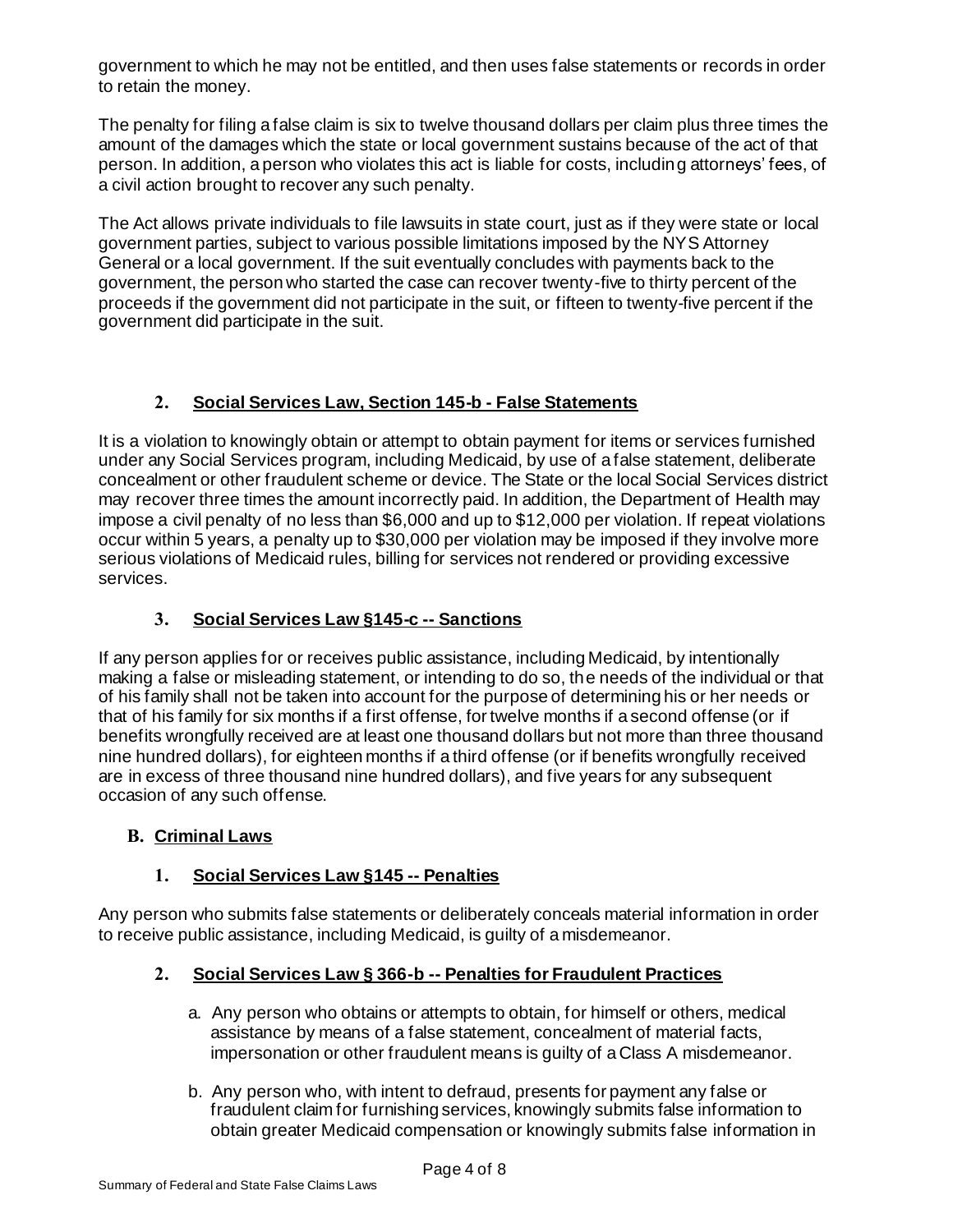order to obtain authorization to provide items or services is guilty of a Class A misdemeanor.

## **3. Penal Law Article 155, Larceny**

The crime of larceny applies to a person who, with intent to deprive another of his property, obtains, takes or withholds the property by means of trick, embezzlement, false pretense, false promise, including a scheme to defraud, or other similar behavior. It has been applied to Medicaid fraud cases.

- a. Fourth degree grand larceny involves property valued over \$1,000. It is a Class E felony.
- b. Third degree grand larceny involves property valued over \$3,000. It is a Class D felony.
- c. Second degree grand larceny involves property valued over \$50,000. It is a Class C felony.
- d. First degree grand larceny involves property valued over \$1 million. It is a Class B felony.

## **4. Penal Law Article 175, False Written Statements**

Four crimes in this Article relate to filing false information or claims and have been applied in Medicaid fraud prosecutions:

- a. §175.05, Falsifying business records involves entering false information, omitting material information or altering an enterprise's business records with the intent to defraud. It is a Class A misdemeanor.
- b. § 175.10, Falsifying business records in the first degree includes the elements of the §175.05 offense and includes the intent to commit another crime or conceal its commission. It is a Class E felony.
- c. §175.30, Offering a false instrument for filing in the second degree involves presenting a written instrument (including a claim for payment) to a public office knowing that it contains false information. It is a Class A misdemeanor.
- d. §175.35, Offering a false instrument for filing in the first degree includes the elements of the second degree offense and must include an intent to defraud the state or a political subdivision. It is a Class E felony.

## **5. Penal Law Article 176 -- Insurance Fraud**

Applies to claims for insurance payment, including Medicaid or other health insurance and contains six crimes.

- a. Insurance Fraud in the 5th degree involves intentionally filing a health insurance claim knowing that it is false. It is a Class A misdemeanor.
- b. Insurance fraud in the 4th degree is filing a false insurance claim for over \$1,000. It is a Class E felony.
- c. Insurance fraud in the 3rd degree is filing a false insurance claim for over \$3,000. It is a Class D felony.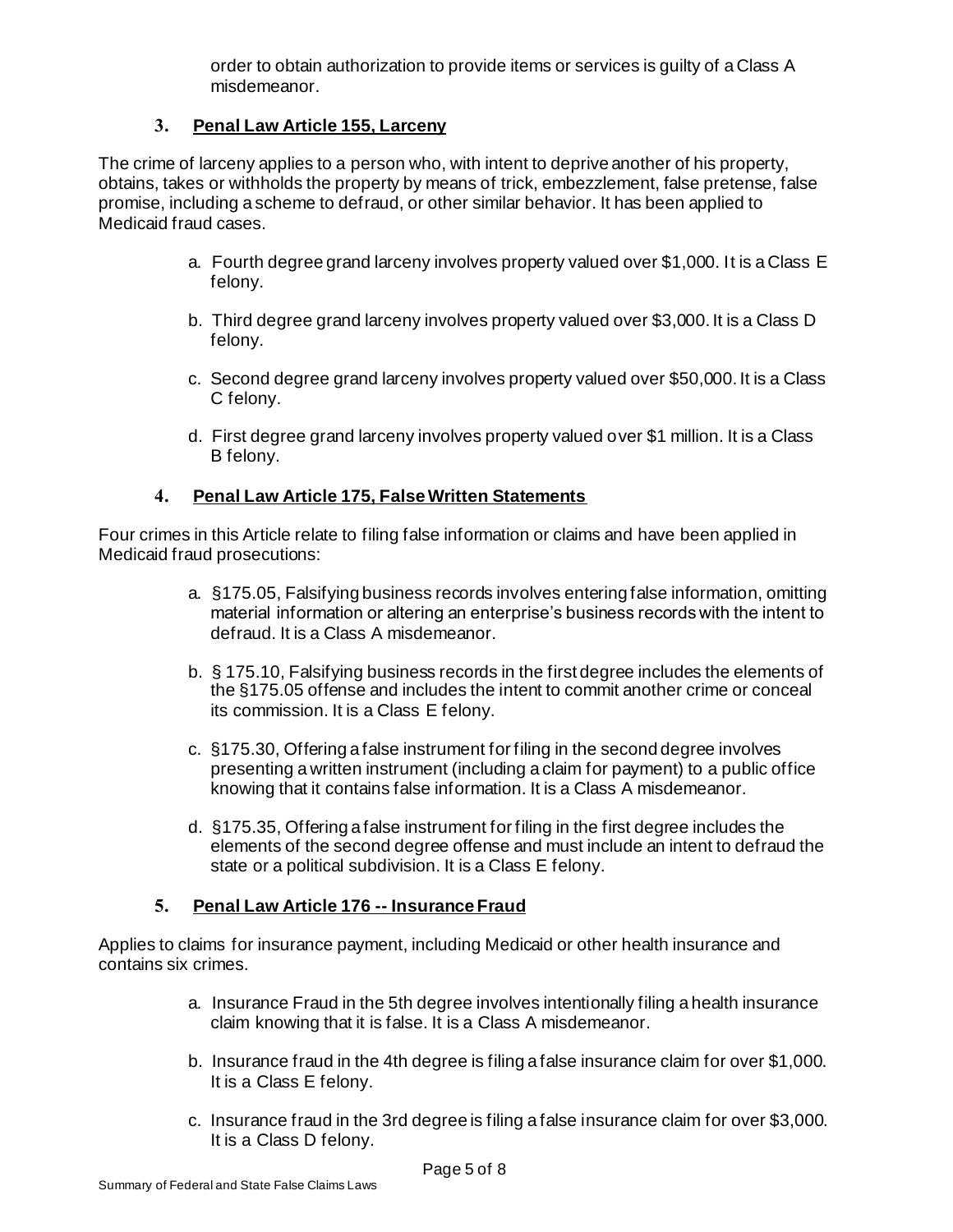- d. Insurance fraud in the 2nd degree is filing a false insurance claim for over \$50,000. It is a Class C felony.
- e. Insurance fraud in the 1st degree is filing a false insurance claim for over \$1 million. It is a Class B felony.
- f. Aggravated insurance fraud is committing insurance fraud more than once. It is a Class D felony.

#### **6. Penal Law Article 177 -- Health Care Fraud**

This statute, enacted in 2006, applies to health care fraud crimes. It was designed to address the specific conduct by health care providers who defraud the system including any publicly or privately funded health insurance or managed care plan or contract, under which any health care item or service is provided. Medicaid is considered to be a single health plan under this statute. This law primarily applies to claims by providers for insurance payment, including Medicaid payment, and it includes five crimes:

- a. Health care fraud in the 5th degree is knowingly filing, with intent to defraud, a claim for payment that intentionally has false information or omissions. It is a Class A misdemeanor.
- b. Health care fraud in the 4th degree is filing false claims and annually receiving over \$3,000 in aggregate. It is a Class E felony.
- c. Health care fraud in the 3rd degree is filing false claims and annually receiving over \$10,000 in the aggregate. It is a Class D felony.
- d. Health care fraud in the 2nd degree is filing false claims and annually receiving over \$50,000 in the aggregate. It is a Class C felony.
- e. Health care fraud in the 1st degree is filing false claims and annually receiving over \$1 million in the aggregate. It is a Class B felony.

## **III. WHISTLEBLOWER PROTECTIONS**

## **A. Federal False Claims Act ("FCA") (31 U.S.C. §3730[h])**

The FCA provides protection to any employee, contractor, or agent who is discharged, demoted, suspended, threatened, harassed, or in any other manner discriminated against in the terms and conditions of their employment as a result of their lawful acts in furtherance of an action under the FCA. Remedies include reinstatement with comparable seniority as the employee, contractor, or agent would have had but for the discrimination, two times the amount of any back pay, interest on any back pay, and compensation for any special damages sustained as a result of the discrimination, including litigation costs and reasonable attorneys' fees.

#### **B. Pilot Program for Enhancement of Employee Whistleblower Protections (41 U.S.C. § 4712**

This statute applies to all employees working for contractors, grantees, subcontr actors and subgrantees of Federal contracts and grants. It provides protections for employees who disclose information that the employee reasonably believes is evidence of gross mismanagement of a Federal contract or grant, a gross waste of Federal funds, an abuse of authority relating to a Federal contract or grant, a specific danger to public health or saf ety, or a violation of law, rule, or regulations related to a Federal contract or grant. The statute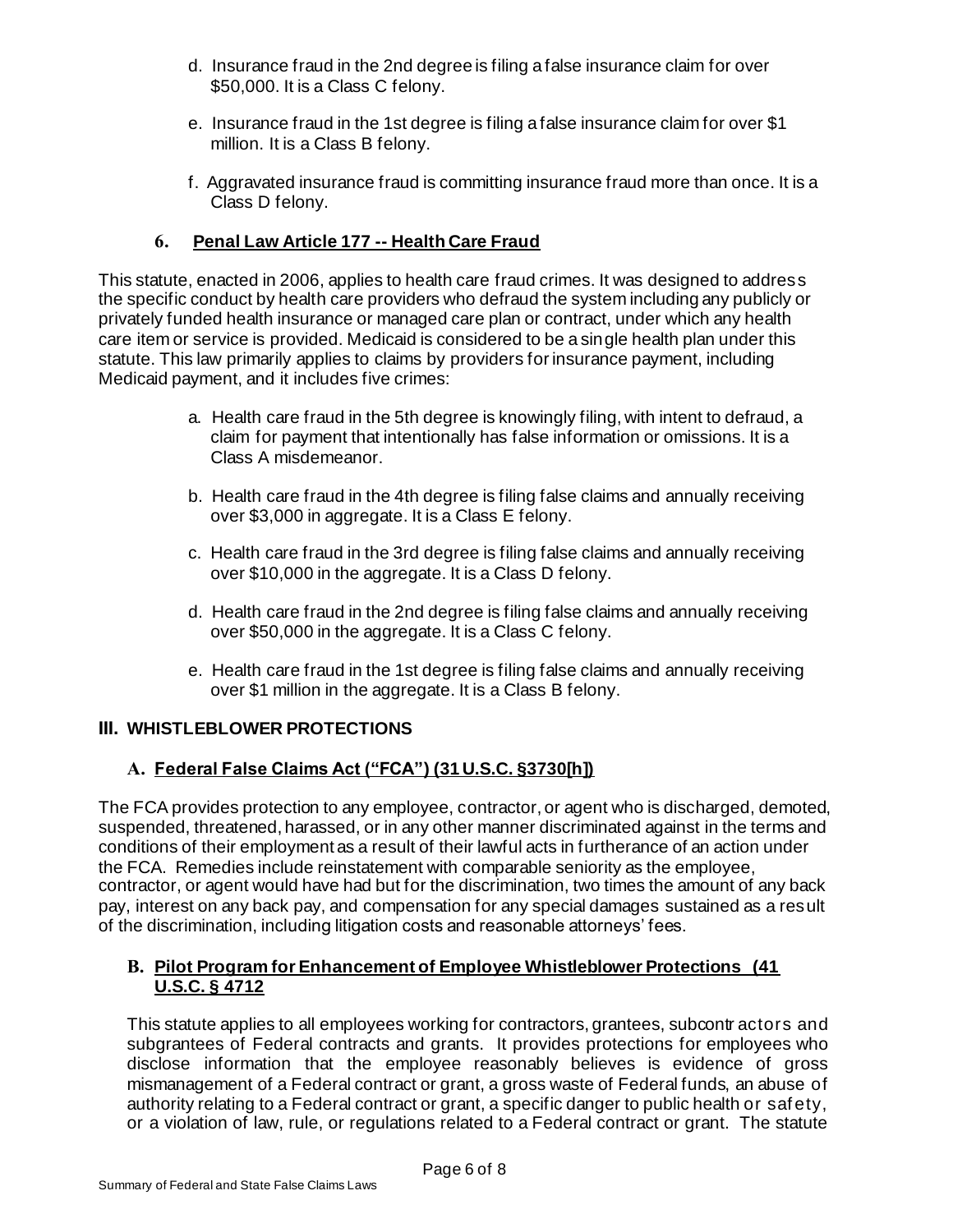provides that employees who make such disclosures may not be discharged, demoted or otherwise discriminated against if the disclosure is made to one of the following:

- A member of Congress or a representative of a committee of Congress
- An Inspector General
- The Government Accountability Office
- A Federal employee responsible for contract or grant oversight or management at the relevant agency
- An authorized official of the Department of Justice or other law enforcement agency
- A court or grand jury
- A management official or other employee of the contractor, subcontractor, or grantee who has responsibility to investigate, discover, or address misconduct.

Any employee who believes he or she has been subjected to retaliation as stated above may submit a complaint to the Inspector General of the governmental agency involved. The employee will have all rights and remedies afforded by Federal law.

## **C. New York State False Claim Act (State Finance Law §191)**

The New York State False Claim Act also provides protection to *qui tam* relators who are discharged, demoted, suspended, threatened, harassed, or in any other manner discriminated against in the terms and conditions of their employment as a result of their furtherance of an action under the Act. Remedies include reinstatement with comparable seniority as the *qui tam*  relator would have had but for the discrimination, two times the amount of any back pay, interest on any back pay, and compensation for any special damages sustained as a result of the discrimination, including litigation costs and reasonable attorneys' fees.

# **D. New York Labor Law §740**

An employer may not take any retaliatory action against an employee if the employee discloses information about the employer's policies, practices or activities to a regulatory, law enforcement or other similar agency or public official. Protected disclosures are those that assert that the employer is in violation of a law that creates a substantial and specific danger to the public health and safety or which constitutes health care fraud under Penal Law §177 (knowingly filing, with intent to defraud, a claim for payment that intentionally has false information or omissions). The employee's disclosure is protected only if the employee first brought up the matter with a supervisor and gave the employer a reasonable opportunity to correct the alleged violation. If an employer takes a retaliatory action against the employee, the employee may sue in state court for reinstatement to the same, or an equivalent position, any lost back wages and benefits and attorneys' fees. If the employer is a health provider and the court finds that the employer's retaliatory action was in bad faith, it may impose a civil penalty of \$10,000 on the employer.

# **E. New York Labor Law §741**

A health care employer may not take any retaliatory action against an employee if the employee discloses certain information about the employer's policies, practices or activities to a regulatory, law enforcement or other similar agency or public official. Protected disclosures are those that assert that, in good faith, the employee believes constitute improper quality of patient care. The employee's disclosure is protected only if the employee first brought up the matter with a supervisor and gave the employer a reasonable opportunity to correct the alleged violation,